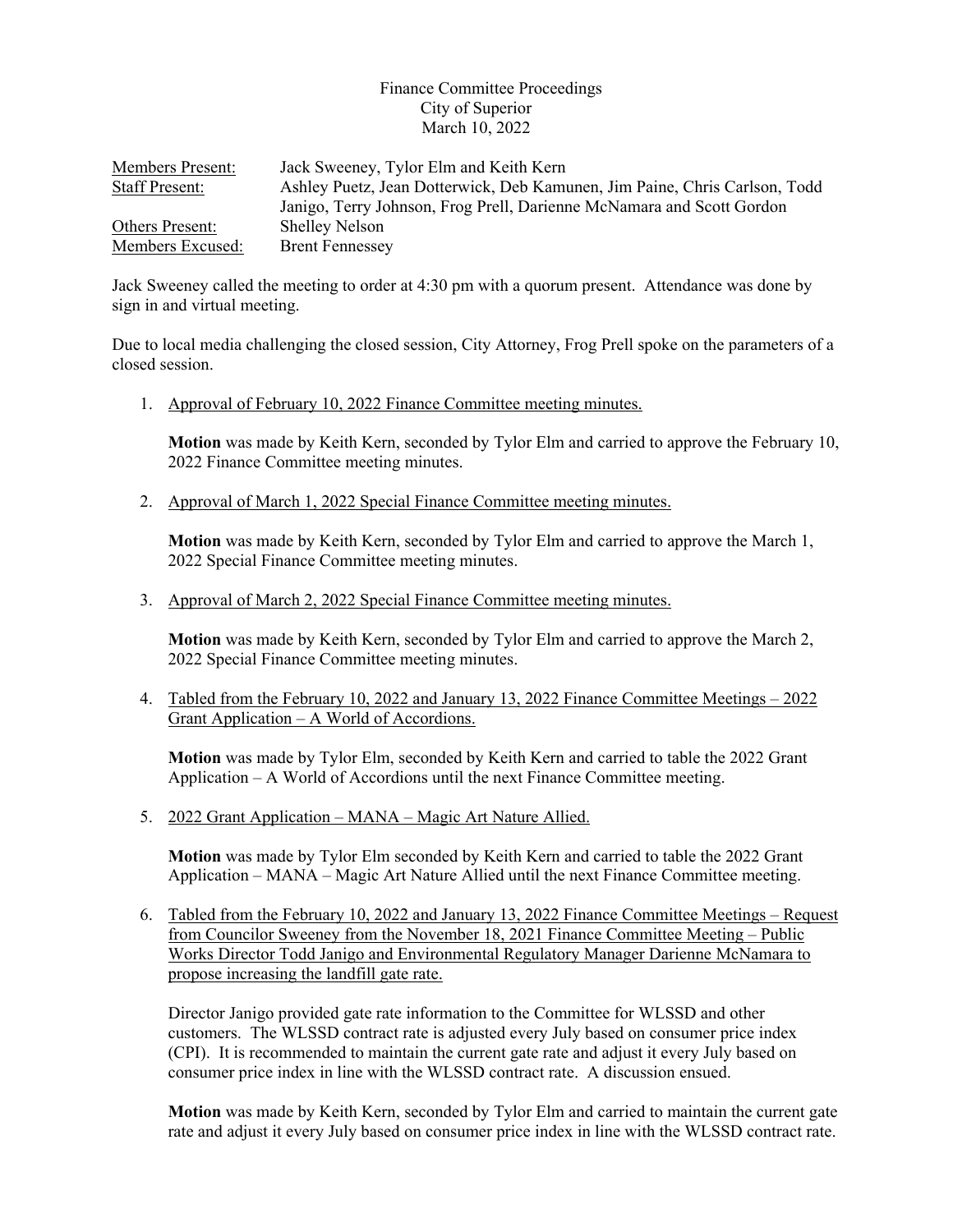7. Tabled from the February 10, 2022 and January 13, 2022 Finance Committee Meetings – Request from Councilor Sweeney from the November 18, 2021 Finance Committee Meeting – Public Works Director Todd Janigo and Environmental Regulatory Manager Darienne McNamara to discuss the tonnage and garbage rates for commercial cans versus residential cans.

Director Janigo discussed the rate comparison between commercial cans and residential cans with the data from the initial study performed in 2018, a second calculation performed on data from a 22-month study beginning in October of 2019 through July of 2021and from a 5-year study beginning in July of 2016 which showed similar average cart weights in all calculations, the billing rate for the commercial cart fluctuated more than the residential rate due to a roughly 9-to-1 ratio of residential to commercial carts. A question and answer period followed.

**Motion** was made by Jack Sweeney, seconded by Tylor Elm and carried to bring garbage rates back to the April committee meeting to take action.

8. 2021 SYO Financials – receive and file.

**Motion** was made by Keith Kern, seconded by Tylor Elm and carried to receive and file the 2021 SYO Financials.

9. Golf course Financials – receive and file.

**Motion** was made by Keith Kern, seconded by Tylor Elm and carried to receive and file the Golf course Financials.

10. Review 2021 year-to-date check registers – receive and file.

**Motion** was made by Tylor Elm, seconded by Keith Kern and carried to receive and file the 2021 year-to-date check registers.

11. Review January, 2022 check registers – 2021 and 2022 expenditures – receive and file.

**Motion** was made by Tylor Elm, seconded by Jack Sweeney and carried to receive and file the January, 2022 check registers – 2021 and 2022 expenditures.

12. Review February, 2022 check registers – 2021 and 2022 expenditures – receive and file.

**Motion** was made by Tylor Elm, seconded by Keith Kern and carried to receive and file February, 2022 check registers – 2021 and 2022 expenditures.

13. Review General Fund Financial Statements – 2021and 2022 Expenditure vs. Budget Analysis – As of February 28, 2022 – receive and file.

Director Puetz indicated it is too soon to glean a budget analysis for 2022. Once the audit is handed off to the auditors she will be able to determine the surplus for 2021.

**Motion** was made by Keith Kern, seconded by Tylor Elm and carried to convene in closed session to discuss item #14.

14. Convene in closed session- For discussion on the methodology of setting rates for the Village of Superior.

**Motion** was made by Tylor Elm, seconded by Keith Kern and carried to move out of closed session.